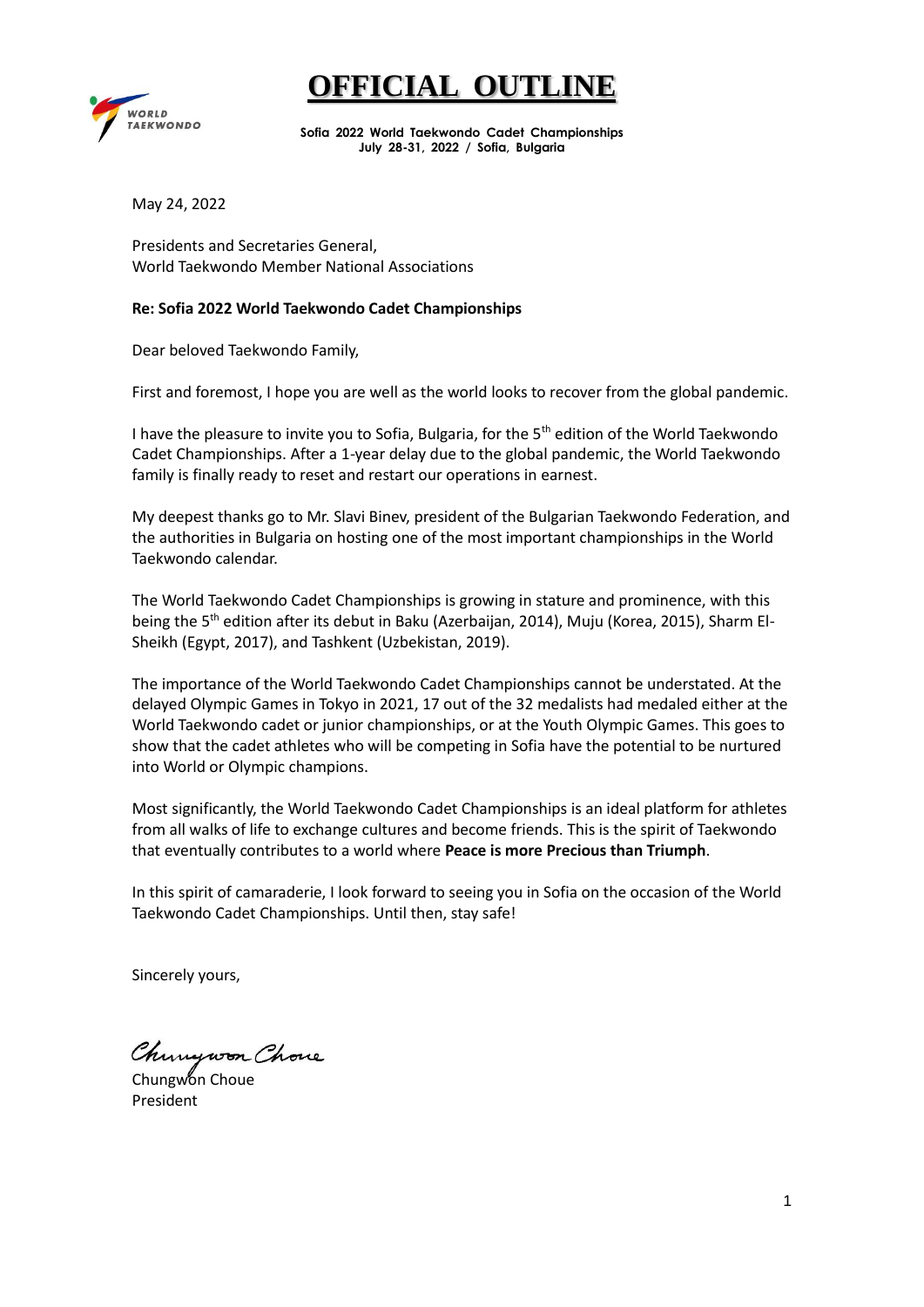

**Sofia 2022 World Taekwondo Cadet Championships July 28-31, 2022 / Sofia, Bulgaria**

### **Sofia 2022 World Taekwondo Cadet Championships July 28 - 31, 2022**

| 1.<br><b>PROMOTER:</b> | WORLD TAEKWONDO (President: Dr. Chungwon Choue)                           |
|------------------------|---------------------------------------------------------------------------|
| <b>ADDRESS:</b>        | 10th Fl., Booyoung Taepyung Bldg. 55 Sejong-daero, Jung-gu, Seoul, Korea, |
|                        | 04513                                                                     |
| <b>TELEPHONE:</b>      | +82.2.566.2505 / 82.2.557.5446                                            |
| <b>FAX:</b>            | +82.2.553.4728                                                            |
| E-MAIL:                | sport@worldtaekwondo.org (Sport & Event Management Department)            |
| <b>WEB-SITE:</b>       | http://www.worldtaekwondo.org                                             |

**2. ORGANIZING MNA & ORGANIZING COMMITTEE:** Bulgarian Taekwondo Federation

| <b>ADDRESS:</b>   | 75, Vassil Levski Blvd. Floor 4, office 403; ZIP 1040 1040 Sofia, Bulgaria |
|-------------------|----------------------------------------------------------------------------|
| <b>TELEPHONE:</b> | +359884423016, +359886336223                                               |
| <b>E-MAIL:</b>    | secretary.general@taekwondo-bulgaria.org, office@taekwondo-bulgaria.org    |
| <b>WEB-SITE:</b>  | https://www.taekwondo-bulgaria.org                                         |

#### **3. VENUE: Multifunctional Sports Hall Arena Armeec Sofia**  Address: 1 Asen Yordanov Blvd., Sofia, Bulgaria

Map:<https://goo.gl/maps/Ks27SpbAiogwoenK6>

### **4. QUALIFICATIONS**

In accordance with *Article 4: Qualification of Contestant* of the WT Competition Rules, the contestant must be:

| <b>CRITERION #1:</b> | Holder of the nationality of the participating team                   |  |  |  |
|----------------------|-----------------------------------------------------------------------|--|--|--|
| <b>CRITERION #2:</b> | An athlete must be nominated by the pertinent national                |  |  |  |
|                      | taekwondo association that is recognised by the World Taekwondo       |  |  |  |
| <b>CRITERION #3:</b> | Holder of the Kukkiwon Poom Certificate                               |  |  |  |
|                      | (* A copy of the Poom certificate should be enclosed when             |  |  |  |
|                      | registering for accreditation. In case a contestant has applied for a |  |  |  |
|                      | Kukkiwon Poom certificate but has not received it yet, a copy of the  |  |  |  |
|                      | Poom application form and the remittance certificate sent to the      |  |  |  |
|                      | Kukkiwon must be enclosed when registering for accreditation.         |  |  |  |
|                      | Please refer to the Kukkiwon Web site (www.kukkiwon.or.kr) for        |  |  |  |
|                      | more information.)                                                    |  |  |  |
| <b>CRITERION #4:</b> | An athlete must be 12-14 years old in the year of the Sofia 2022      |  |  |  |
|                      | World Taekwondo Cadet Championships. Athletes born between            |  |  |  |
|                      | January 1, 2008 and December 31, 2010 will be eligible to             |  |  |  |
|                      | participation in the Championships.                                   |  |  |  |
| <b>CRITERION #5:</b> | Holder of an approved WT Global Athlete License (GAL)                 |  |  |  |
|                      |                                                                       |  |  |  |
|                      | *** Any questions on the WT GAL, please contact your assigned WT      |  |  |  |
|                      | <b>GMS Manager</b>                                                    |  |  |  |
|                      |                                                                       |  |  |  |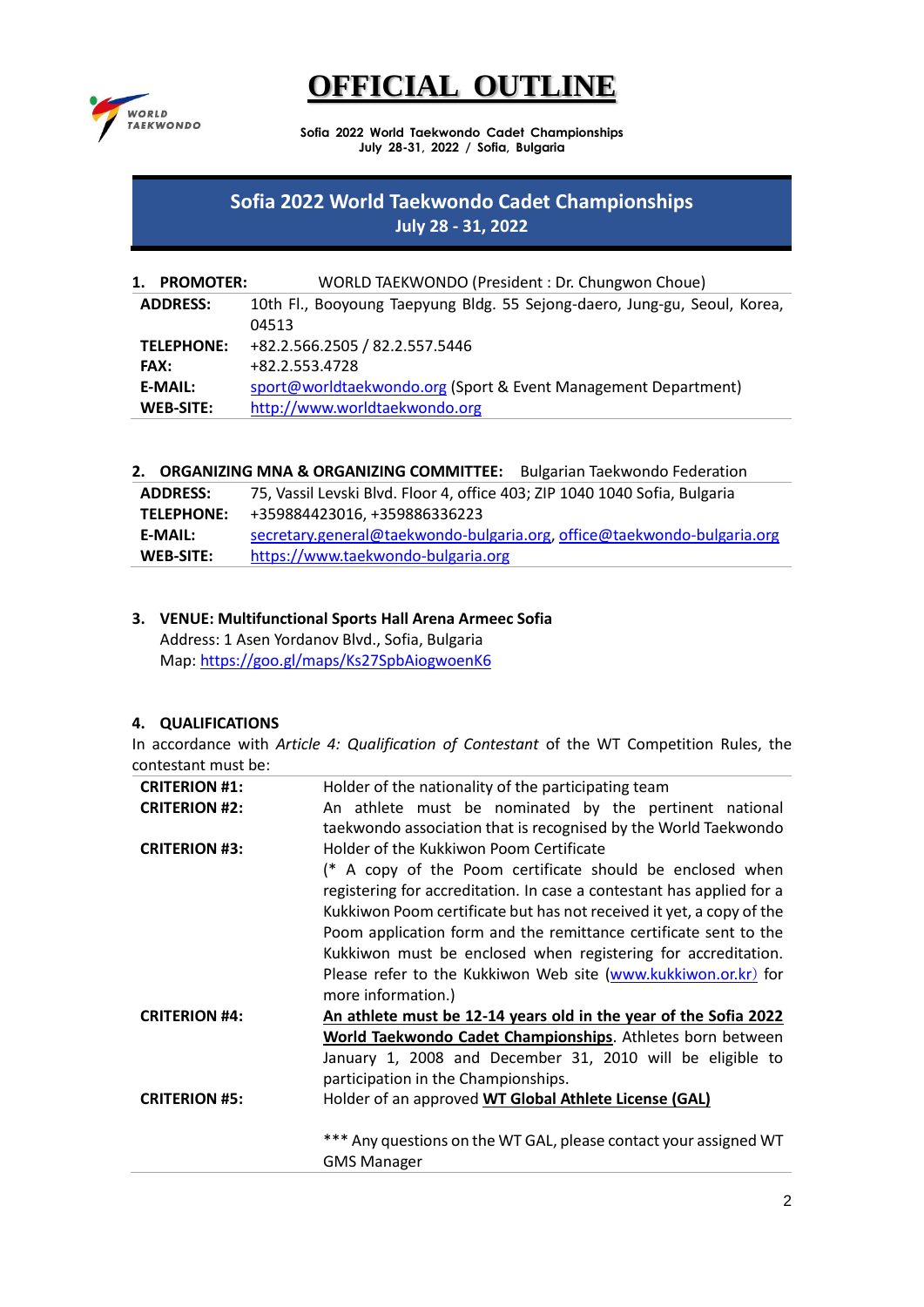

**Sofia 2022 World Taekwondo Cadet Championships July 28-31, 2022 / Sofia, Bulgaria**

#### **5. COMPETITION RULES**

WT Competition Rules shall be applied.

#### **6. METHOD OF COMPETITION**

- i. Best of 3 system
- ii. Maximum quotas per MNA: One (1) athlete per weight division

#### **7. CONTEST TIME**

1 minute 30 seconds x 3(2)rounds with 1 minute break for all matches

#### **8. WEIGHT DIVISIONS**

| Men's division |                                | Women's division |                                |
|----------------|--------------------------------|------------------|--------------------------------|
| Under 33kg     | Not exceeding 33kg             | Under 29kg       | Not exceeding 29kg             |
| Under 37kg     | Over 33kg & not exceeding 37kg | Under 33kg       | Over 29kg & not exceeding 33kg |
| Under 41kg     | Over 37kg & not exceeding 41kg | Under 37kg       | Over 33kg & not exceeding 37kg |
| Under 45kg     | Over 41kg & not exceeding 45kg | Under 41kg       | Over 37kg & not exceeding 41kg |
| Under 49kg     | Over 45kg & not exceeding 49kg | Under 44kg       | Over 41kg & not exceeding 44kg |
| Under 53kg     | Over 49kg & not exceeding 53kg | Under 47kg       | Over 44kg & not exceeding 47kg |
| Under 57kg     | Over 53kg & not exceeding 57kg | Under 51kg       | Over 47kg & not exceeding 51kg |
| Under 61kg     | Over 57kg & not exceeding 61kg | Under 55kg       | Over 51kg & not exceeding 55kg |
| Under 65kg     | Over 61kg & not exceeding 65kg | Under 59kg       | Over 55kg & not exceeding 59kg |
| Over 65kg      | Over 65kg                      | Over 59kg        | Over 59kg                      |

#### **9. CONDITIONS FOR PARTICIPATION**

Round-trip Airfare and Accommodation Round trip airfare and and accommodation charges of room and board shall be borne by the participating National Association.

#### **10. WT GLOBAL LICENCE & ONLINE REGISTRATION**

All Athletes and Team officials must FIRST be registered with a WT Global Athlete Licence (GAL) or Global Official Licence (GOL).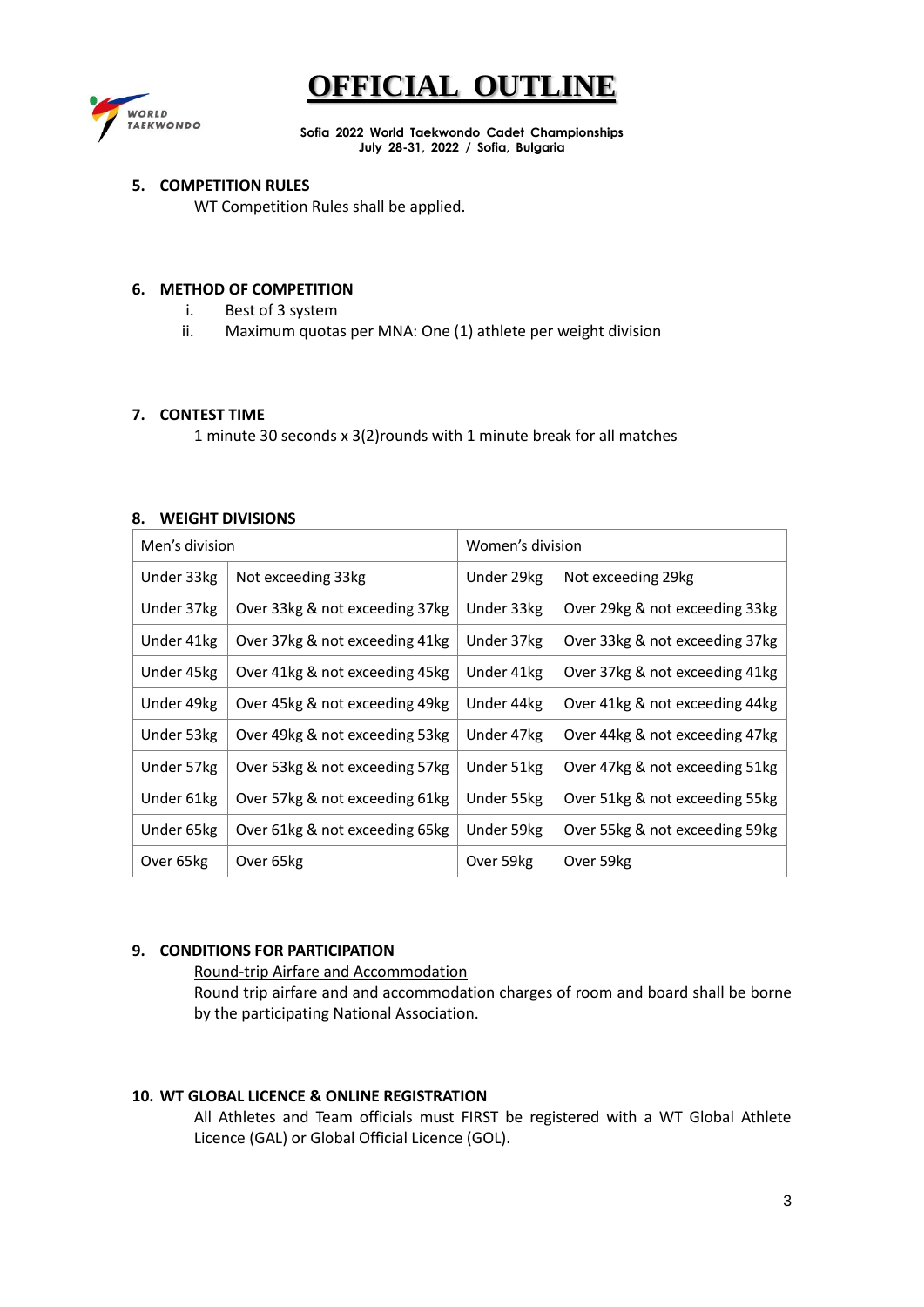

**FFICIAL OUTLI** 

**Sofia 2022 World Taekwondo Cadet Championships July 28-31, 2022 / Sofia, Bulgaria**

#### **i. WT Online Registration**

Online National Team Entry will only be accepted through the WT online registration system, [https://worldtkd.simplycompete.com](https://worldtkd.simplycompete.com/) and registration is only possible with an approved WT Global Licence. MNA assigned GMS admins will be notified via email once online registration is open.

#### **11. ENTRY FEES**

The OC shall collect the entry fees from the participating national teams. The national team shall pay an entry fee to the Organizing Committee by bank transfer prior to the start of the competition. All bank transfer shall be paid to the following bank account:

| <b>Beneficiary</b>  | <b>Bulgarian Taekwondo federation</b>                  |  |
|---------------------|--------------------------------------------------------|--|
| Name of the bank    | <b>First Investment Bank</b>                           |  |
| <b>IBAN</b>         | BG42FINV915010E0075035<br>* The letter 'O' is not used |  |
| <b>BIC/SWIFT</b>    | <b>FINVBGSF</b>                                        |  |
| <b>Bank address</b> | bul. Dragan Tsankov Nº37, 1797 g.k. Iztok, Sofia       |  |

Athletes shall not be allowed to compete without successful payment of entry fee to the Organizing Committee.

✓ **Early Bird DISCOUNTED REGISTRATION FEES**: A discount will be given to national teams that **complete and pay** their registration during this period.

- ⚫ \$ 75 USD per athlete
- Discounted entry fee period will begin on Wednesday May 25<sup>th</sup>, 2022, 17:00 local Swiss time.
- Discounted entry fee period will end on Wednesday June 8<sup>th</sup>, 2022, 17:00 local Swiss time.

✓ **REGULAR ENTRY FEES**: The national teams that **complete and pay** their registration during this period will be charged the regular registration fee.

- \$100 USD per athlete.
- Regular entry fee period will begin on Wednesday June  $8^{th}$ , 2022 17:01 Local Swiss time.
- **•** Regular entry fee period will end on Tuesday June  $28<sup>th</sup>$ , 17:00 local Swiss time.

\*\* At the close of regular registration on Tuesday June 28<sup>th</sup>, 17:00 local Swiss time if the Organizing Committee and the WT decide to implement an extension of the Registration Period, this will be advertised by an official communication and then the following late registration dates and fees will apply \*\*

✓ **LATE REGISTRATION FEES**: In the case that a late registration period is required the national teams completing their registration during this period will be charged this fee.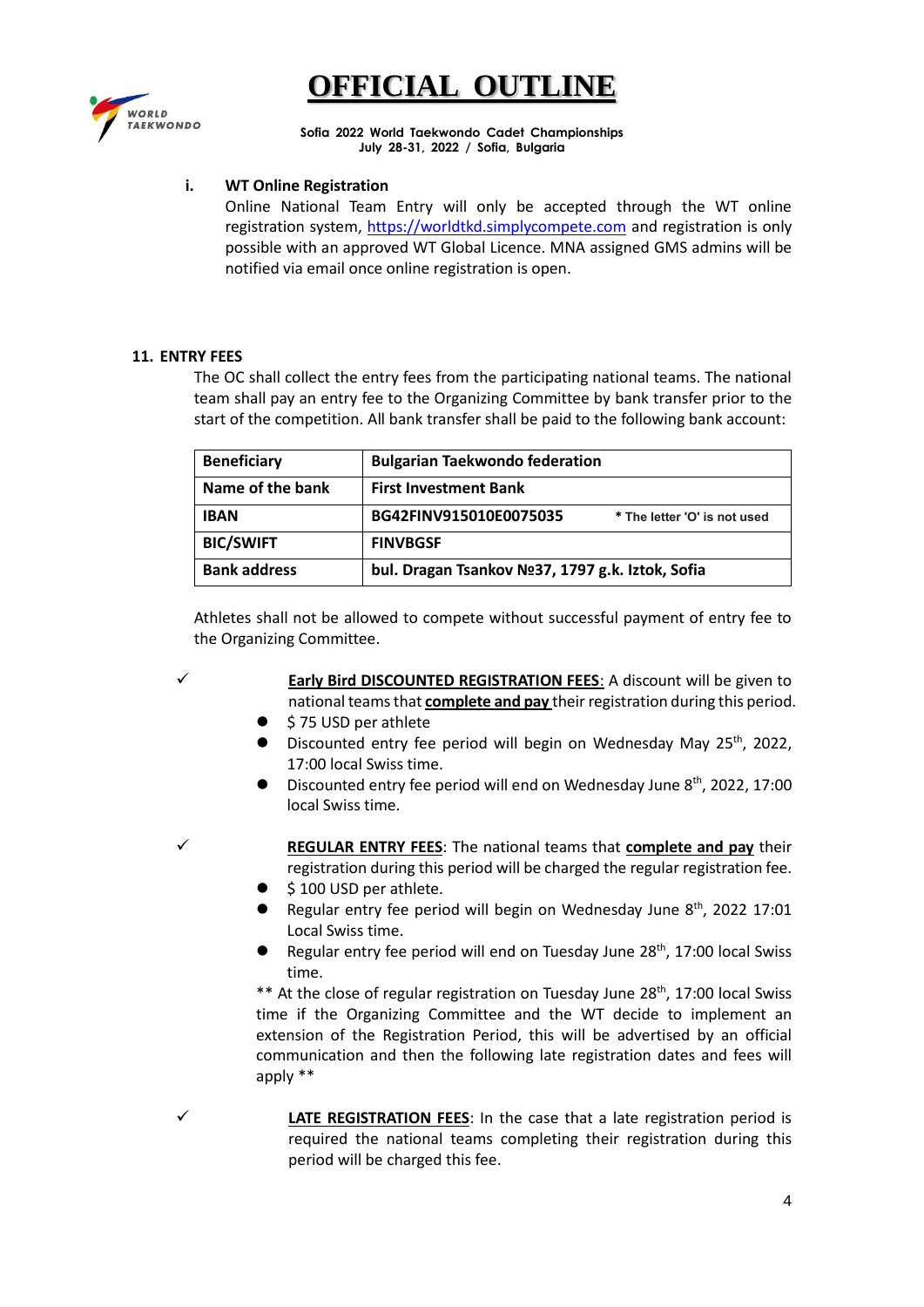

**Sofia 2022 World Taekwondo Cadet Championships July 28-31, 2022 / Sofia, Bulgaria**

- \$150 per athlete.
- Late registration fee period would begin (if implemented) on Tuesday June 28<sup>th</sup> 17:01 local Swiss time.
- Late registration period will end (if implemented) on Thursday July 5<sup>th</sup>, 17:00 local Swiss time.
- ⚫ LATE REGISTRATION PERIOD ONLY APPLIES IF THE WT AND OC DECIDE TO IMPLEMENT THIS AND IF SO, THIS WILL BE INFORMED BY THE WT OR OC IN AN OFFICIAL COMMUNICATION.

#### **12. ATHLETE REPLACEMENT**

In the event that the registered athletes should be replaced by another due to injuries, the Member National Association can officially request to the WT Sport & Event Management Department for the replacement **by no later than July 12th, 2022** by submitting 'Athlete Late Replacement Form' together with certification from the medical doctor in the language of the pertinent country and also in English to [sport@worldtaekwondo.org](mailto:sport@worldtaekwondo.org) with attention to Senior Director of Sport & Event Management Department. The decision on the acceptance will be made after evaluation of the submitted documents.

#### **13. IMPORTANT DATES & INFORMATION**

- i. In case of replacement of an injured athlete, an MNA may replace this athlete no later than **June 28th** , 2022 17:00 Local Swiss Time.
- ii. The registered athletes (only injured athlete) or team officials may be replaced without any penalty until **June 28th** , 2022 17:00 Local Swiss Time.
- iii. Entry fee of US\$100 per athlete will not be charged in case of cancellation of participation until **June 28th** Entry fee must be paid in case of the cancellation of participating athletes after **June 28th** or no-show.
- **Athletes:** Member national associations have to submit entry online by logging into the WT GMS for a maximum of 10 male and 10 female athletes. No entry will be accepted or modified at the accreditation center(s) in Sofia.
- **Team officials:** Member national association have to register online by logging in to the WT GMS for maximum one (1) Head of team per country, one (1) manager per team, two (2) coaches per team, one (1) team doctor per team, two (2) trainers per team.
- **MNA officials:** three (3) Member National Association (MNA) officials per country can be registered online by logging in to the WT GMS.
- **Penalty:** Penalty of US\$100 per person shall be paid to the Organizing Committee at the accreditation center in Sofia in the following cases.
	- 1) Any team official who is not registered online wants to be accredited at the accreditation center in Sofia although the total number of team officials does not exceed the designated number,
	- 2) In case of exceeding designated number of MNA officials wants to be accredited at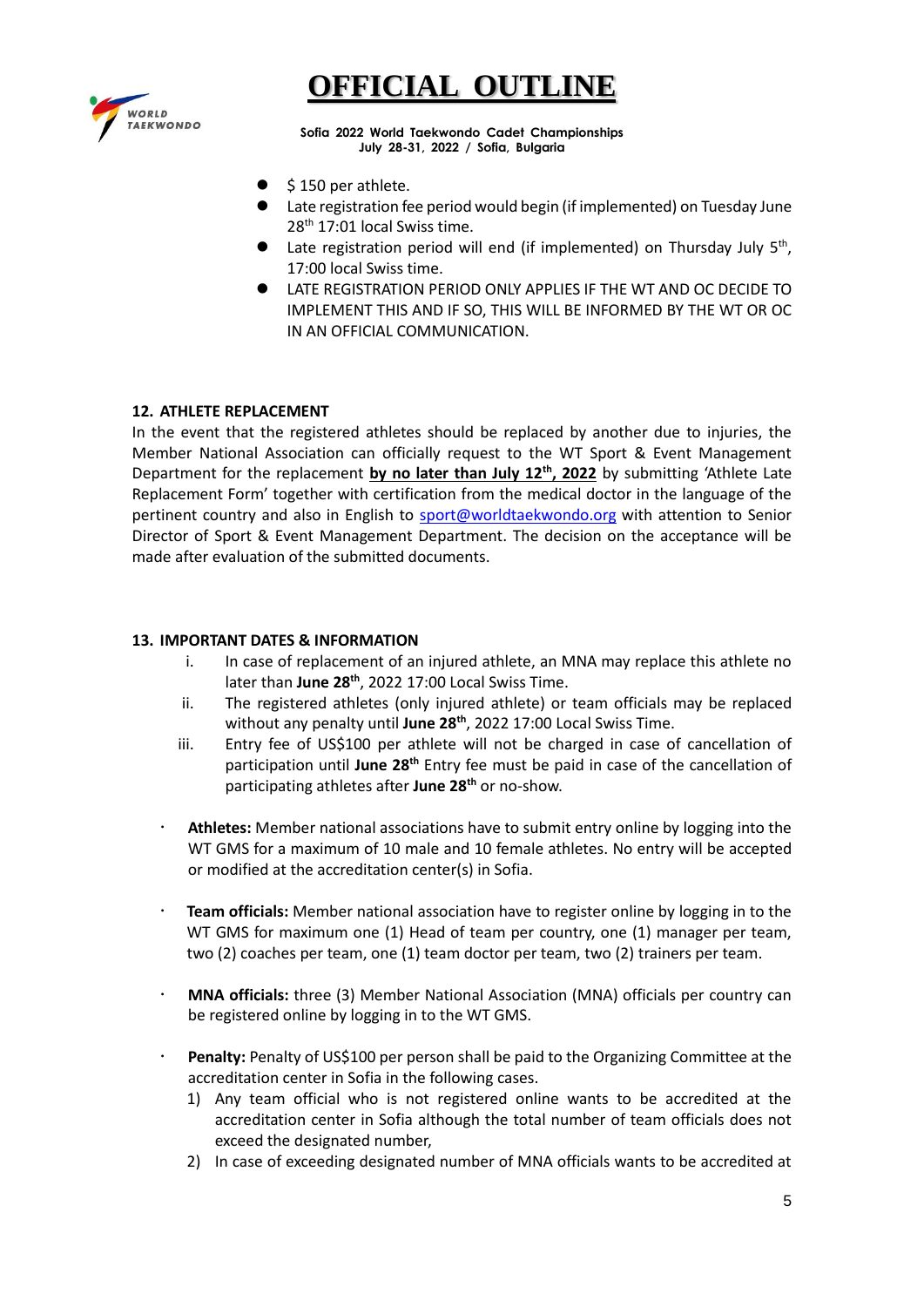

**Sofia 2022 World Taekwondo Cadet Championships July 28-31, 2022 / Sofia, Bulgaria**

the accreditation center in Sofia or any MNA official who is not registered online wants to be accredited at the accreditation center in Sofia.

- Any changes or additions that are made to a national team list after close of final online registration will be charged a US\$100 penalty in addition to the registration fees. This penalty will be considered the onsite fee for approved additions or changes to the national team list.
- Any WT Global Licence registration completed onsite will be charged a US\$50 onsite processing fee for each WT Global Licence required.

#### **14. CLASSIFICATION OF RESULTS**

i. Individual Awards

Medals will be awarded to the top four athletes in the respective classifications and weight divisions of the pertinent championships:

| $1st$ PLACE:           | GOLD MEDAL & CERTIFICATE   |
|------------------------|----------------------------|
| $2nd$ PLACE:           | SILVER MEDAL & CERTIFICATE |
| 3 <sup>rd</sup> PLACE: | BRONZE MEDAL & CERTIFICATE |
| 3 <sup>rd</sup> PLACE: | BRONZE MEDAL & CERTIFICATE |

ii. Team Awards

Based on the point system below, the top five (5) teams of the Men's division and the top five (5) teams of the Women's division will receive trophies:

| <b>RATIONALE</b>                             | <b>NO. OF POINTS AWARDED</b> |
|----------------------------------------------|------------------------------|
| For every contestant who passed the official |                              |
| weigh-in:                                    |                              |
| For every win (including byes):              |                              |
| For every Gold Medal:                        | 120                          |
| For every Silver Medal:                      | 50                           |
| For every Bronze Medal:                      | 20                           |

Other prizes, such as the "Good Fighting Spirit Prize", "Active Participation Prize", MVPs and Best Referees and Best Coaches may be awarded to selected teams and individuals.

#### **15. TEAM ENTRIES PER COUNTRY (MAXIMUM 39 MEMBERS)**

| <b>POSITION</b>      | <b>MAX. NO. OF MEMBERS</b> | <b>MAX. NO. OF MEMBERS</b> |  |
|----------------------|----------------------------|----------------------------|--|
|                      | <b>MALE</b>                | <b>FEMALE</b>              |  |
| <b>HEAD OF TEAM:</b> |                            |                            |  |
| MANAGER:             |                            |                            |  |
| COACH:               | 3                          | 3                          |  |
| TRAINER:             |                            |                            |  |
| <b>TEAM DOCTOR:</b>  | 3                          | 3                          |  |
| <b>CONTESTANTS:</b>  | 10                         | 10                         |  |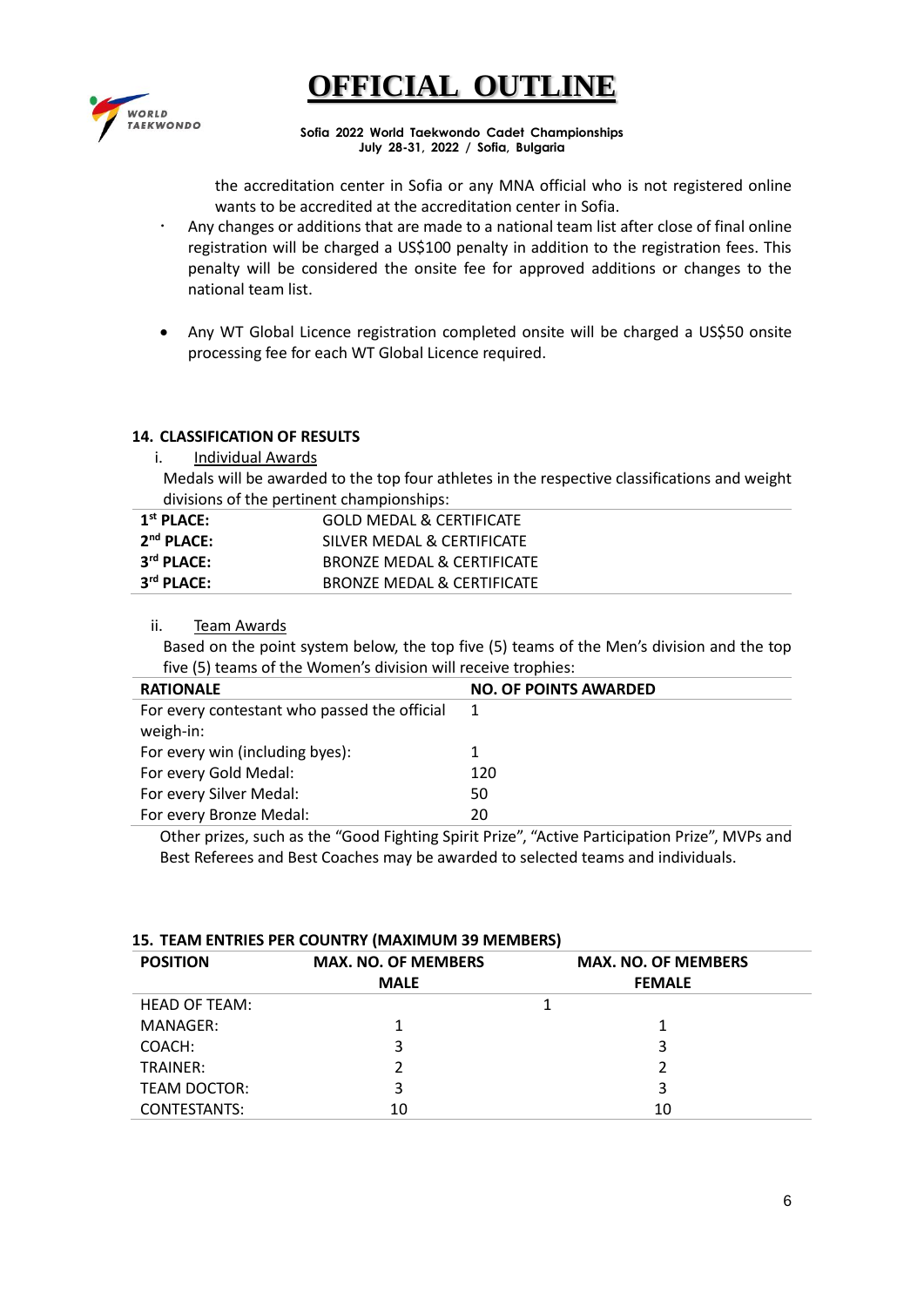

**Sofia 2022 World Taekwondo Cadet Championships July 28-31, 2022 / Sofia, Bulgaria**

#### **16. WT-RECOGNIZED TAEKWONDO UNIFORM (***DOBOK***) AND PROTECTIVE EQUIPMENT**

- i. **KPNP Protector and Scoring System (PSS)** including Head PSS will be used for the competition.
- ii. Participating contestants are required to wear WT-recognized doboks and WTrecognized protective equipment. The latest version of WT-recognized manufacturers' list is available at the website of WT [\(http://www.worldtaekwondo.org/wtf](http://www.worldtaekwondo.org/wtf-partners/recognized/)[partners/recognized/\)](http://www.worldtaekwondo.org/wtf-partners/recognized/)
- iii. The Organizing Committee will provide **Trunk PSS** and the **conventional head protector with face shield** to the participating contestants. Participating contestants are required to bring their own groin guards, mouthguards, gloves, sensing socks and shin and forearm guards for their personal use.
- iv. Before entering the field of play, all contestants will proceed to the inspection desk for inspection of their doboks and protective equipment. **Any contestant who wears unofficial doboks or protective equipment will not be permitted to compete**.
- v. Instant Video Replay (IVR) System will be used.

#### **17. IDENTIFIATION OF NOC CODE AND MANUFACTURER**

- i. National flag shall be located between 3cm and 3.4cm below the right shoulder line of upper garment.
- ii. NOC Code is a three-letter National Olympic Committee abbreviation, and it shall be printed at the back in black and centred at 5cm or higher from the bottom line of the upper garment within the size of 30cm width x 12cm height. The font of the letters shall be in bold "Verdana".
- iii. Manufacturer's identifications (name, designation trademark, logo or any distinctive sign of the manufacturer) shall be located **one for the top of Kyorugi dobok** within 30cm<sup>2</sup> and between 3 to 3.5cm below the shoulder line of the left arm, **one for bottoms**  of Kyorugi dobok within 30cm<sup>2</sup> located above the knee and center of the right leg, and **one for Kyorugi belt** within 6cm<sup>2</sup> at the end of the belt.
- iv. The latest version of Application Guidelines is available at the website of World Taekwondo

#### **18. MEDICAL CONTROL**

- i. The WT Anti-Doping Rules, and where necessary the Code of the World Anti-Doping Agency, shall apply throughout the competitions.
- ii. Compulsory anti-doping tests will be carried out for all medallists as well as random selection basis. The WT and/or WADA may carry out random out-of-competition testing prior to the competition.
- iii. TUE (Therapeutic Use Exemption) Athletes who take any substance or medicine listed in the "Prohibited List" of the WT Anti-Doping Rules and Anti-Doping Code of World Anti-Doping Agency (WADA) for therapeutic purposes are requested to submit TUE applications via ADAMS, together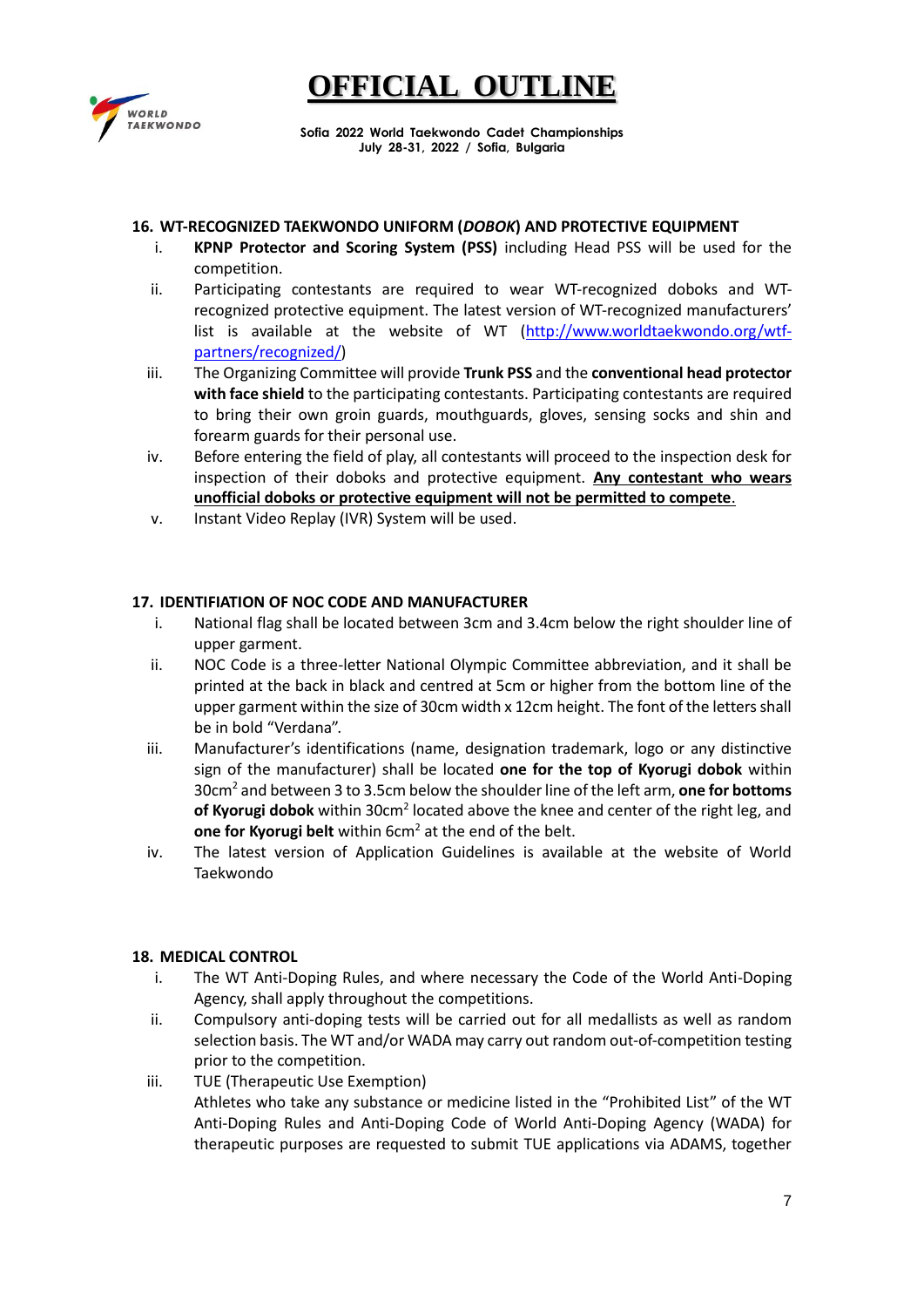

**Sofia 2022 World Taekwondo Cadet Championships July 28-31, 2022 / Sofia, Bulgaria**

with the required medical information. If you do not have an ADAMS account yet, please contact tue@ita.sport to have it set up.

Otherwise, please download the TUE Application For[m HERE](https://ita.sport/uploads/2022/03/2022_tue_application_form.pdf) and once duly completed and signed, send it together with the required medical file to tue@ita.sport with copy to antidoping@worldtaekwondo.org. by at least 30 days before the first competition day.

For more details, please see the following page of the WT website: [http://www.worldtaekwondo.org/anti\\_doping-wt/therapeutic.html](http://www.worldtaekwondo.org/anti_doping-wt/therapeutic.html)

iv. WT Mouth guard, Taping and Bracing rules http://www.worldtaekwondo.org/wp-content/uploads/2019/06/WT-Mouthguardbrace-taping-and-padding-rules-5-29-2019.pdf

#### **19. HEAD OF TEAM MEETING & DRAWING OF LOTS SESSION**

- i. The head of team meeting and the drawing of lots session shall be conducted on July 26<sup>th</sup>, 2022 for the Sofia 2022 World Taekwondo Cadet Championships, in the presence of the WT officials and the representatives of the participating nations.
- ii. The method and order of the draw may be changed depending on the decision of the Technical Delegate.
- iii. Depending on the decision of the Technical Delegate, WT officials or Organizing Committee volunteers could be designated to draw lots on behalf of the officials of the participating nations who are not present at the time of the lot drawing session.
- iv. At least one representative from each team must attend the head of team meeting. In case of no representative can be at the meeting, the team must designate a proxy and inform Technical delegate or WT Sport & Event Management department before the meeting.

#### **20. WEIGH-IN**

- i. General Weigh-in of the contestants shall be completed one day before their scheduled competition day.
- ii. Random weigh-in of the contestants shall take place in the morning on the competition day of their respective weight category except M+65 & W+59. All contestants in draw must be presented
- iii. Cadet contestants must be weighed with underwear(s) and 100 grams will be allowed to compensate.
- iv. According to WT competition Rules, the number of contestants who will be participated Random weight-in shall be decided per each weight category with 5% allowance as below table.

| Weight<br>Category | 5% allowance         | Weight<br>Category | 5% allowance         |
|--------------------|----------------------|--------------------|----------------------|
| Under 33kg         | Not exceeding 34.8kg | Under 29kg         | Not exceeding 30.6kg |
| Under 37kg         | Not exceeding 39.0kg | Under 33kg         | Not exceeding 34.8kg |
| Under 41kg         | Not exceeding 43.2kg | Under 37kg         | Not exceeding 39.0kg |
| Under 45kg         | Not exceeding 47.4kg | Under 41kg         | Not exceeding 43.2kg |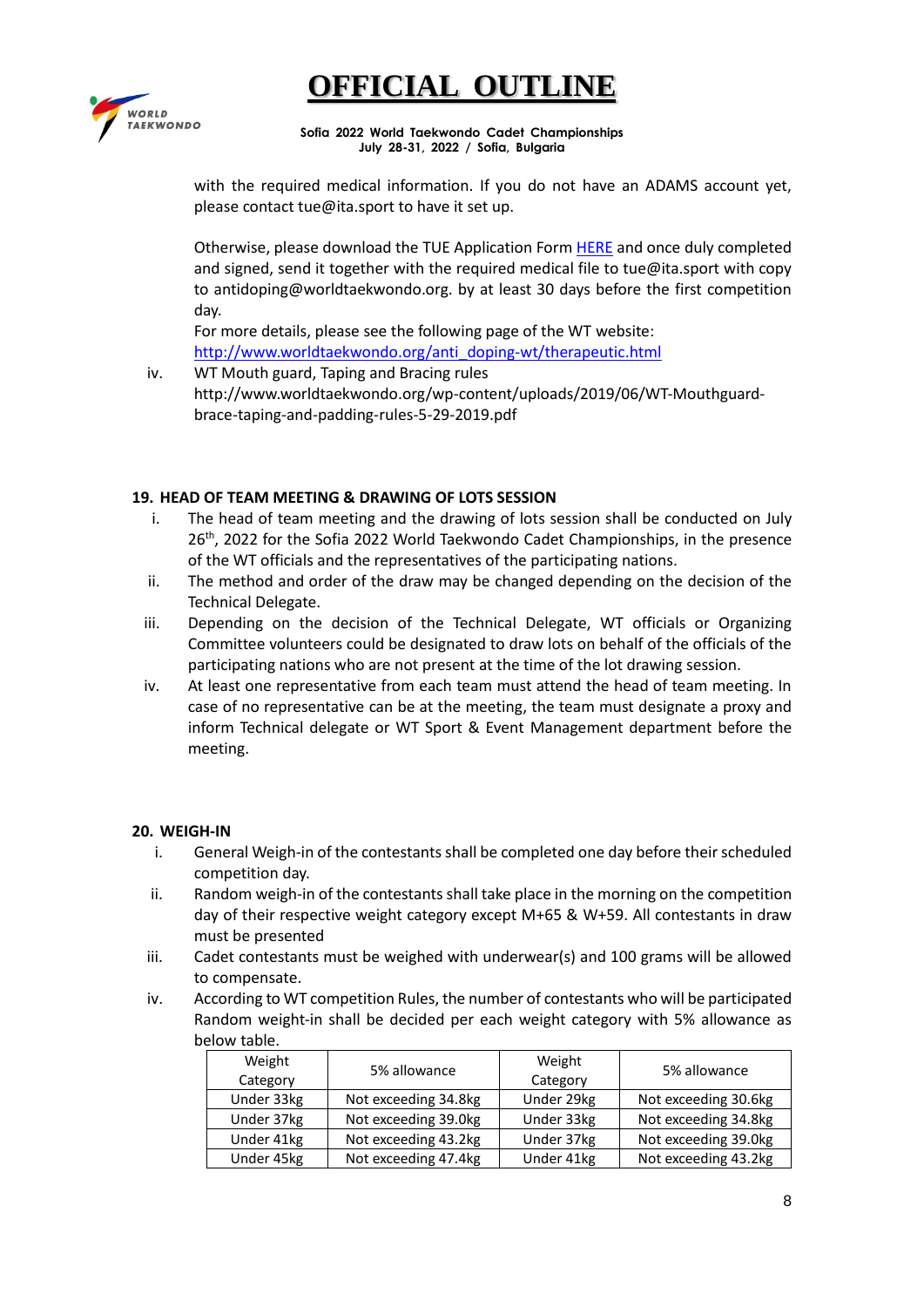

**Sofia 2022 World Taekwondo Cadet Championships July 28-31, 2022 / Sofia, Bulgaria**

| Under 49kg | Not exceeding 51.6kg | Under 44kg | Not exceeding 46.3kg |
|------------|----------------------|------------|----------------------|
| Under 53kg | Not exceeding 55.8kg | Under 47kg | Not exceeding 49.5kg |
| Under 57kg | Not exceeding 60.0kg | Under 51kg | Not exceeding 53.7kg |
| Under 61kg | Not exceeding 64.2kg | Under 55kg | Not exceeding 57.9kg |
| Under 65kg | Not exceeding 68.4kg | Under 59kg | Not exceeding 62.1kg |

v. During the weigh-in, male contestants shall wear underpants and female contestants shall wear underpants and brassieres.

#### **21. INDEMNITIES**

- i. The respective national taekwondo associations shall be responsible for ensuring that all officials and participants are covered with effective travel & medical insurance coverage.
- ii. Participants without proper insurance coverage will not be allowed to compete at the competition.
- iii. The Organizing Committee will acquire general Public Liability event insurance.

#### **22. ACCOMMODATION & TRANSPORTATION**

As the format of the event will be a bio-secured bubble, all accredited teams participating at the event shall mandatorily book their hotel accommodation via the Organizing Committee. Any athlete or team member that do not comply with this regulation will NOT be able to participate at the event. In case of team or individual self-book accommodation in different than the official hotels trough the OC a penalty of 300 Euro per person will apply.

The participating teams are required to submit the Accommodation form (Appendix 2), available on WT GMS registration system – worldtkd.simplycompete.com by no later than June 28<sup>th</sup>, 2022. No other registration method will be accepted. The Accommodation guide is also available on the WT GMS platform.

Once the Accommodation form has been submitted you will be contacted by OC's Accommodation Department, which will provide invoice for payment of the rooms reservation. The invoice has validity of 5 working days (but no later than June 28th, 2022, 17:00 local Swiss time). The reservation will be waved and the rooms won't be hold for the respective team, if a proof of payment is not sent within due time.

Cancellation policy:

• 100% refunding of paid accommodation, if requested by June 28<sup>th</sup> 2022, 17:00 local Swiss time.

• 50% refunding of paid accommodation, if requested by June  $30<sup>th</sup>$  2022, 17:00 local Swiss time.

• No refunding of paid accommodation if requested after June  $30<sup>th</sup>$  2022, 17:00 local Swiss time.

The requests for refunding must be send to[: accommodation@taekwondo-bulgaria.org](mailto:accommodation@taekwondo-bulgaria.org)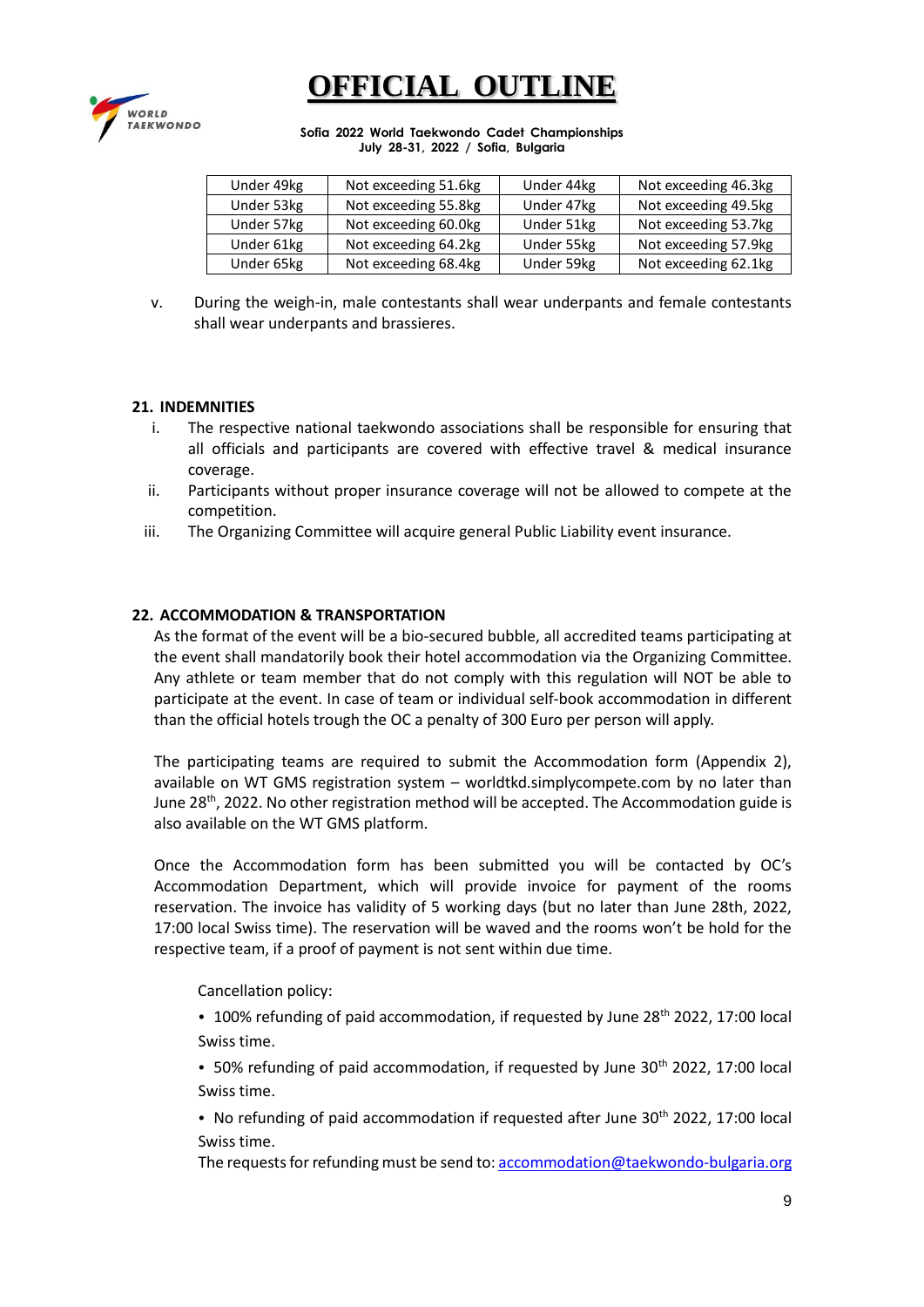### **IFFICIAL OUTLI**



**Sofia 2022 World Taekwondo Cadet Championships July 28-31, 2022 / Sofia, Bulgaria**

Ground transportation will be provided on arrival and departure free of charge, only for teams, which book by sending the Transportation form (Appendix 3), available on WT GMS platform. Deadline for Transportation form submission June 28<sup>th</sup>, 2022.

#### **23. VISA INFORMATION**

Teams and individuals who require a visa to enter Bulgaria should be aware that there is no possibility for Visa-upon-arrival application. Therefore, all participants have to check the visa requirements for entering Bulgaria and apply on time consulted with the Bulgarian Embassy appointed for the respective country.

The Organizing Committee will assist to all visa appliers by issuing visa invitation letter, once the Accommodation booking is completed. Unfortunately, the OC does not have the ability to speed up visa applications or contact embassies on behalf of visa applicants.

Deadline for Visa application form submission - June 29<sup>th</sup>

Please find detailed information from invitation package. The Visa Guideline and Appendices shall be provided by Organizing Committee separately and can be downloaded directly from GMS.

#### **24. ENTRY REQUIREMENTS RELATED TO COVID-19**

The information about the requirements for entry in Bulgaria, documents and procedure are provided on the following link[: https://www.mfa.bg/en/customnews/main/24737](https://www.mfa.bg/en/customnews/main/24737) 

The information from the Bulgarian Ministry of Foreigner Affairs has been subject of revision every two weeks. Please check regularly the information from the website.

#### **25. COVID-19 TESTING**

By the local authorities and their requirements for participation at indoor sports events by the time of the Outline publications all participants at the events – athletes, coaches, team representatives, officials and etc. are subject to COVID-19 testing by Rapid Antigen Test method upon their arrival at hotel of the accommodation.

The cost of the Rapid Antigen Test applied to all participants at the event is 22 Euro/per person. The cost is payable by cash upon testing.

In case a team representative or official needs to be COVID tested at any time during the competition or before departure, the OC could arrange tests within 72 hours' notice. The result of the test will be issued 24 hours after testing. The relevant Testing Form (Appendix 2) must be filled in and sent to the email address available on the form.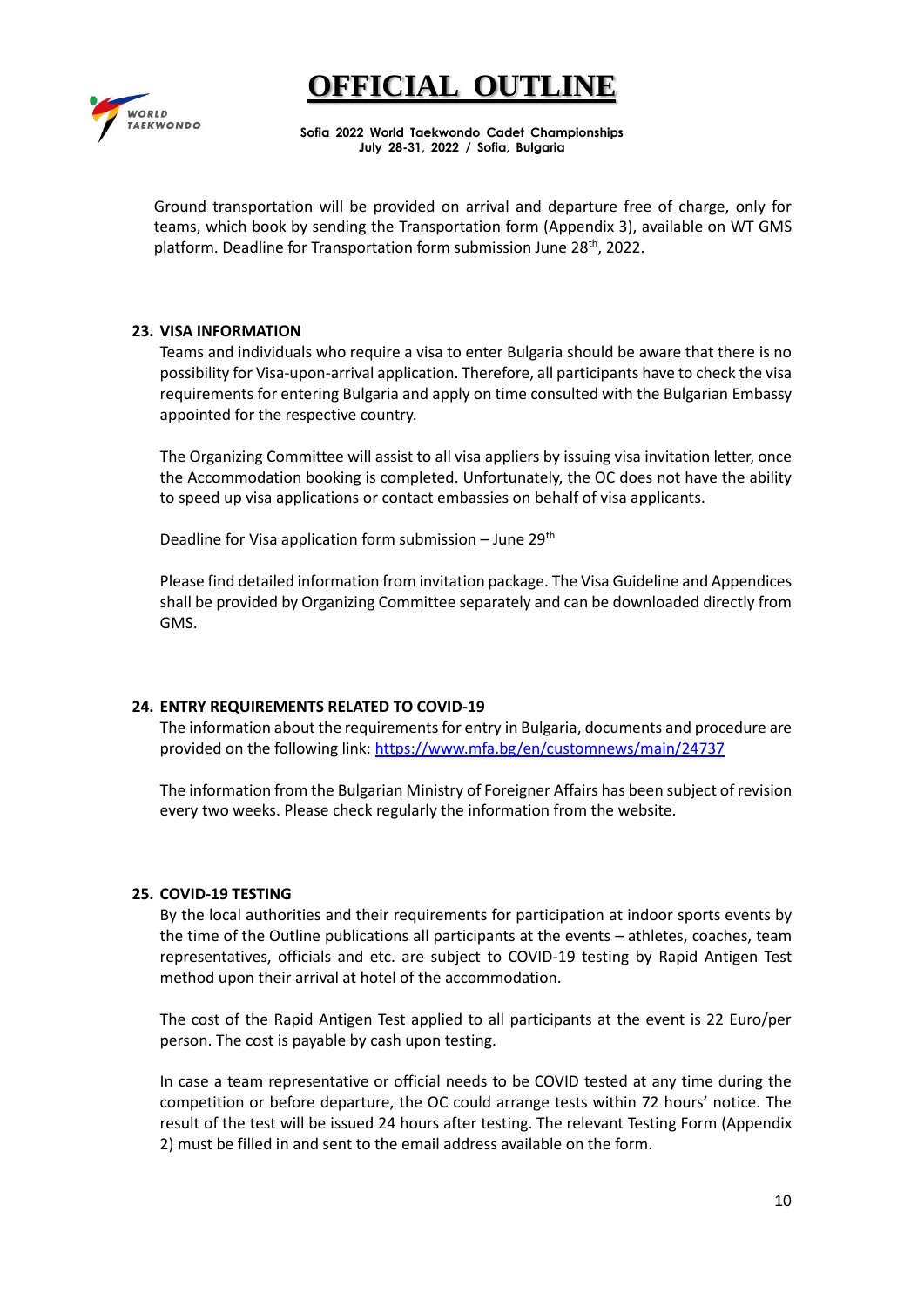

**Sofia 2022 World Taekwondo Cadet Championships July 28-31, 2022 / Sofia, Bulgaria**

#### **26. COACH's Requirements**

**All coaches are required to hold WT Coach Certificate Level II(2).** Coaches those do not hold Level II coach certificate will be deleted from the registration and not allowed to coach at the championships.

All Coaches are required to wear formal suit such as tie, jacket, dress shirt (long or short), and trousers from semi-final matches. If any coach refuses to wear abovementioned attire, he or she will not be allowed to coach for Sofia 2022 World Taekwondo Cadet Championships.

#### **27. TEAM DOCTOR's MEETING**

In order to receive accreditation card, all registered team doctors or physicians must attend team doctor's meeting on July 26<sup>th</sup>.